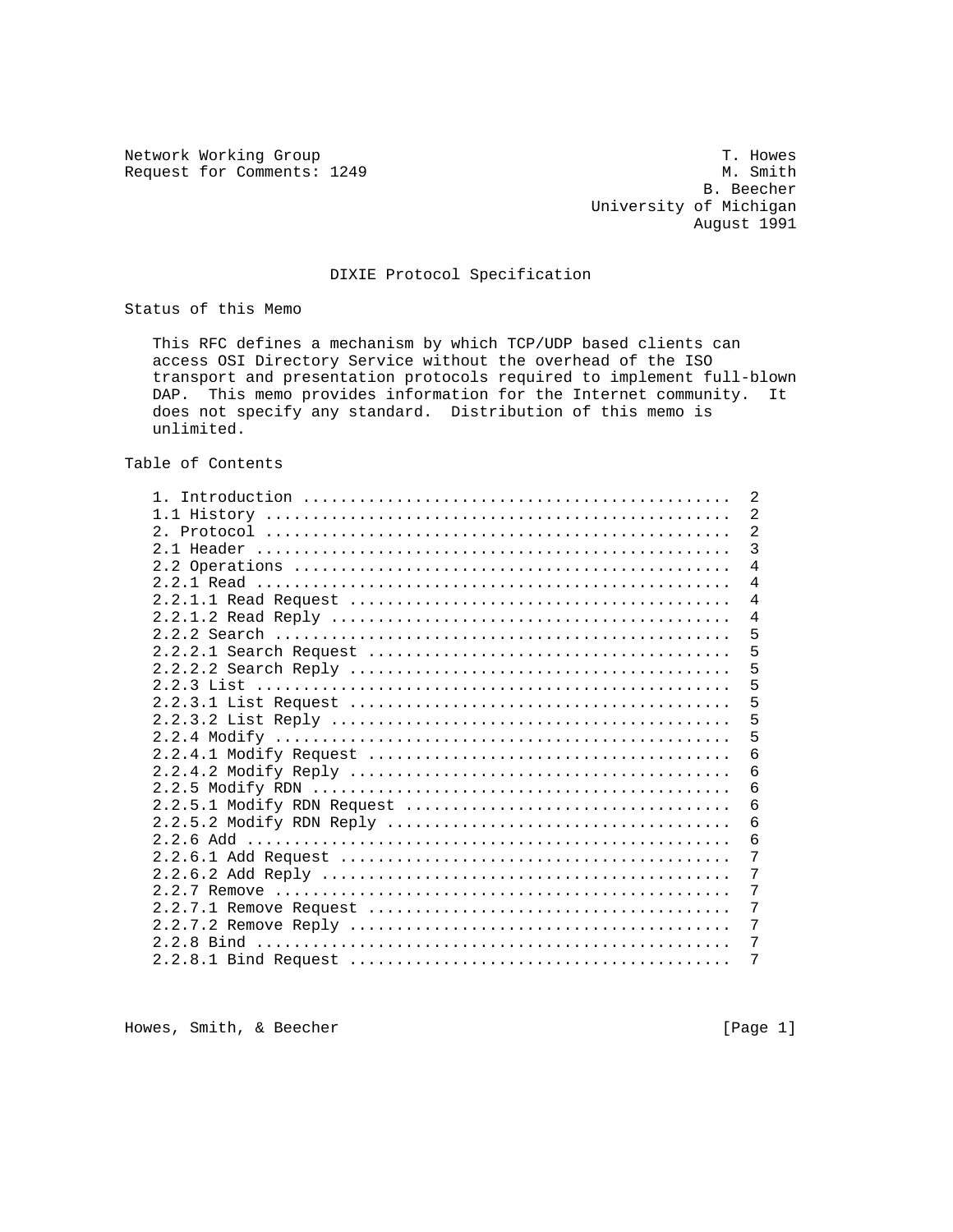#### 1. Introduction

 OSI Directory Service defines a powerful mechanism for storing and retrieving information about objects, and for arranging those objects in a hierarchical structure. Many types of objects and information can be stored in The Directory, including white pages information, application information, service information, etc. The OSI protocol defined to allow access to this information is the Directory Access Protocol (DAP). The DAP, being an OSI application-layer program, is fairly heavy-weight and requires a substantial amount of computing power and coding investment to implement.

 The DIXIE protocol is designed for use by smaller hosts (e.g., Macintoshes and PCs) that do not have the computing power or necessary software to implement a full OSI protocol stack. The DIXIE protocol is also useful for any Internet application that wants a simple interface to X.500 that requires very little coding investment.

 The basic idea behind DIXIE is the same as that described in RFC 1202 for the Directory Assistance Protocol. DIXIE offers both UDP and TCP access to The Directory. While the Directory Assistance Protocol exports something of a user interface, DIXIE provides a more direct protocol translation.

## 1.1 History

 The DIXIE protocol has evolved over time, slowly growing into the protocol described by this document. Without an understanding of the circumstances surrounding this evolution, the wisdom of some of the DIXIE design decisions may not be apparent.

## 2. Protocol

 This section describes the DIXIE protocol in detail. DIXIE follows a client-server request and response paradigm. Clients send request packets to a DIXIE server, and the server sends reply packets in return. Communication may be over UDP or TCP, depending upon the needs of the client. All modification operations (ADD, REMOVE, MODIFY, MODIFYRDN) must be performed over a TCP connection, which

Howes, Smith, & Beecher [Page 2]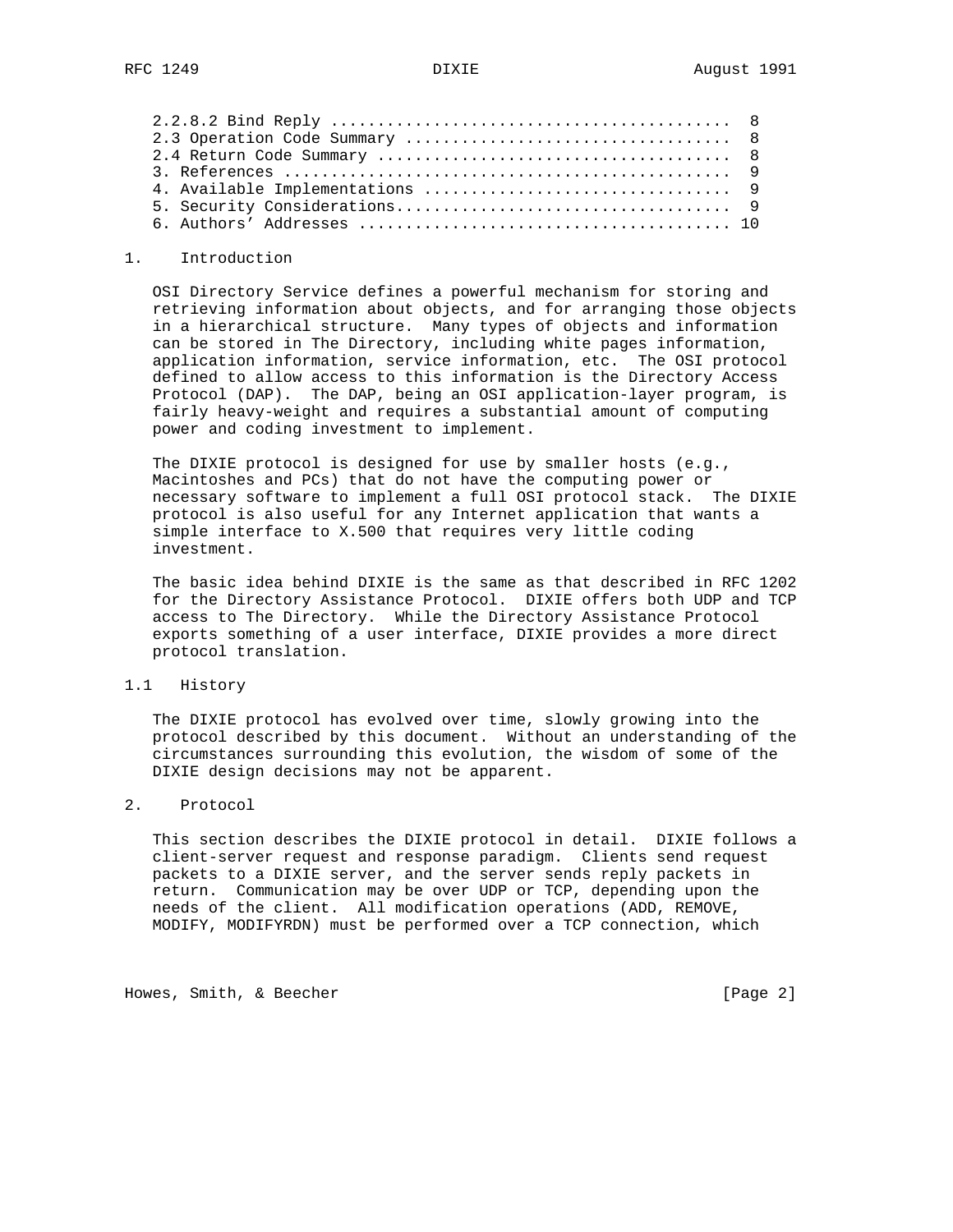provides some level of authentication.

 Whichever method of communication is used, the general packet format is the same. Each packet consists of a sixteen octet header followed by some data. The format of the header and data for each kind of request is described below.

 The representation used for all X.500 data passed between the server and the client is the QUIPU EDB format. So, for example, a Distinguished Name might look something like "c=US@o=University of Michigan". For a complete description of this format, see volume 5 of the ISODE Manual.

 The DIXIE server listens on port 96 for both UDP packets and TCP connections.

2.1 Header

 The DIXIE packet header is sixteen octets long. For requests, the header is described by the following:

|          | Start Length   | Description                                        |
|----------|----------------|----------------------------------------------------|
| $\Omega$ | $\mathbf{1}$   | An opcode specifying one of the operations         |
|          |                | described below. (see section 2.3 for a summary)   |
| 1        | $\mathcal{L}$  | A request identifier to be included in the reply.  |
|          |                | This number should be unique to a request.         |
| 3        | 4              | The total length of the request packet, excluding  |
|          |                | the header.                                        |
| 7        | 2              | Unused.                                            |
| 9        | $\mathbf{1}$   | Options. Currently, there are only three options.  |
|          |                | If bit 0 is set, "large" attributes will be        |
|          |                | included in the response. The choice of what       |
|          |                | constitutes large is up to the implementation.     |
|          |                | If bit 1 is set, the dereference aliases service   |
|          |                | control will be set for the X.500 operation. If    |
|          |                | bit 2 is set, aliases will NOT be dereferenced and |
|          |                | searched during a search operation.                |
| 10       | $\mathbf{1}$   | Protocol version. The current version is 1.        |
| 11       | $\mathbf{1}$   | For the search operation, this byte specifies the  |
|          |                | scope of the search. (see section $2.2.2.1$ )      |
| 12       | $\mathfrak{D}$ | Timelimit in seconds for the operation.            |
| 14       | $\mathfrak{D}$ | Sizelimit for the operation (search and list).     |
|          |                |                                                    |

Howes, Smith, & Beecher [Page 3]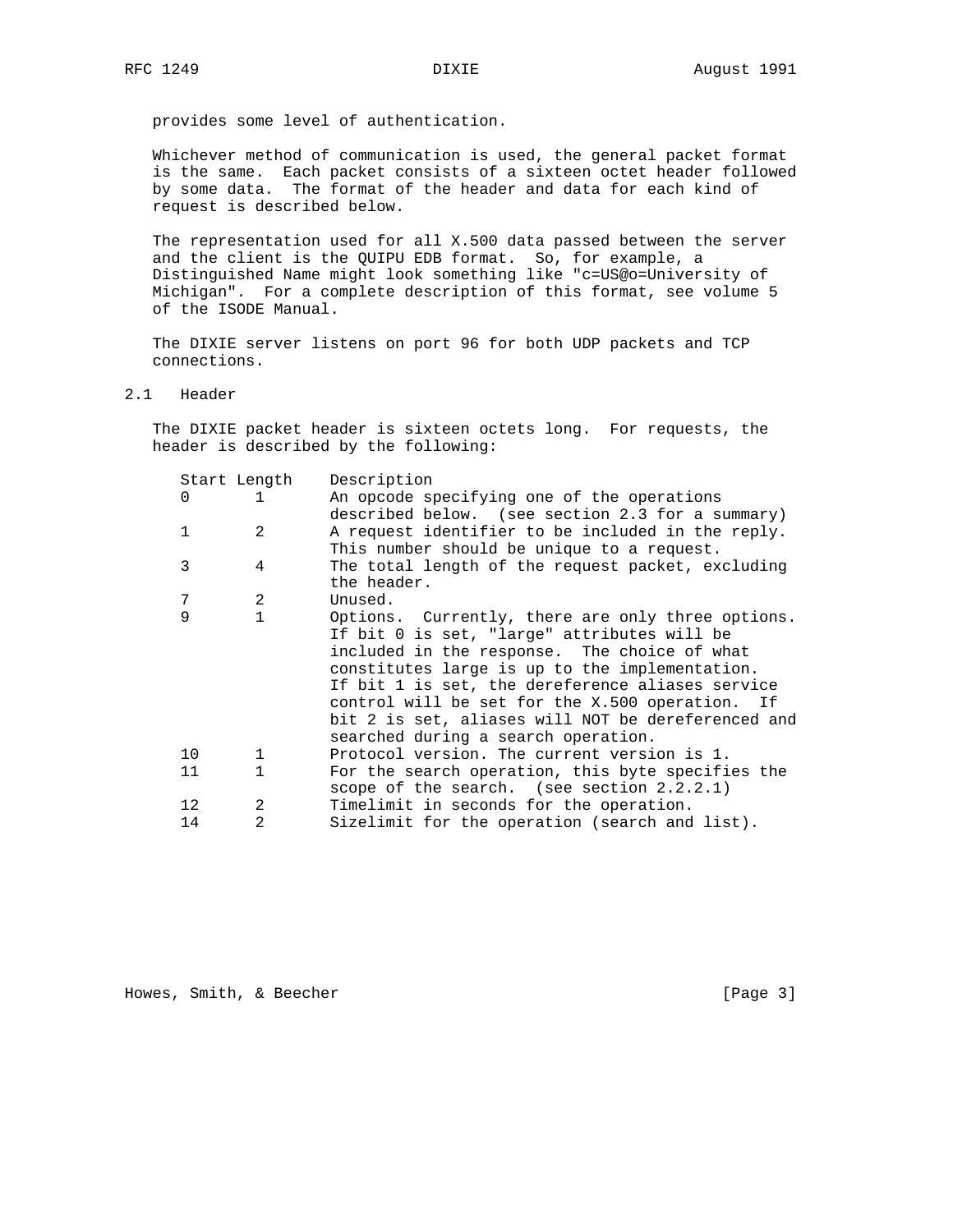For replies, the header is described by the following:

|    | Start Length | Description                                        |
|----|--------------|----------------------------------------------------|
| 0  |              | A return code specifying either success or         |
|    |              | describing any error that occurred. (see           |
|    |              | section 2.4 for a description of each code)        |
|    |              | The identifier included in the corresponding       |
|    |              | request packet.                                    |
| 3  | 4            | The total length of the response packet, excluding |
|    |              | the header.                                        |
| 7  | 3            | Unused.                                            |
| 10 |              | Protocol version. The current version is 1.        |
|    | 5            | Unused.                                            |

 All unused fields should be set to null octets and are reserved for future expansion.

## 2.2 Operations

 This section describes the DIXIE operations, which closely parallel the X.500 DAP operations.

2.2.1 Read

The DIXIE read operation corresponds to an X.500 DAP READ operation.

2.2.1.1 Read Request

 The header opcode should be set to 0x01. The data portion of the packet consists of the DN of the entry to read, a null octet, and then a null-octet separated list of attributes whose values are to be returned from the read. If no attributes to return are listed, all attributes are returned. The packet is terminated by two null octets in a row.

 The reply data for the read operation consists of the entry read, followed by a null octet. An entry consists of the DN of the entry, followed by the octet 0x02, followed by a 0x02-octet separated list of attribute values. An attribute value consists of an attribute type, followed by the octet 0x01, followed by a 0x01-octet separated list of values. Each attribute type, attribute value and distinguished name has the form defined by the QUIPU EDB format.

Howes, Smith, & Beecher [Page 4]

<sup>2.2.1.2</sup> Read Reply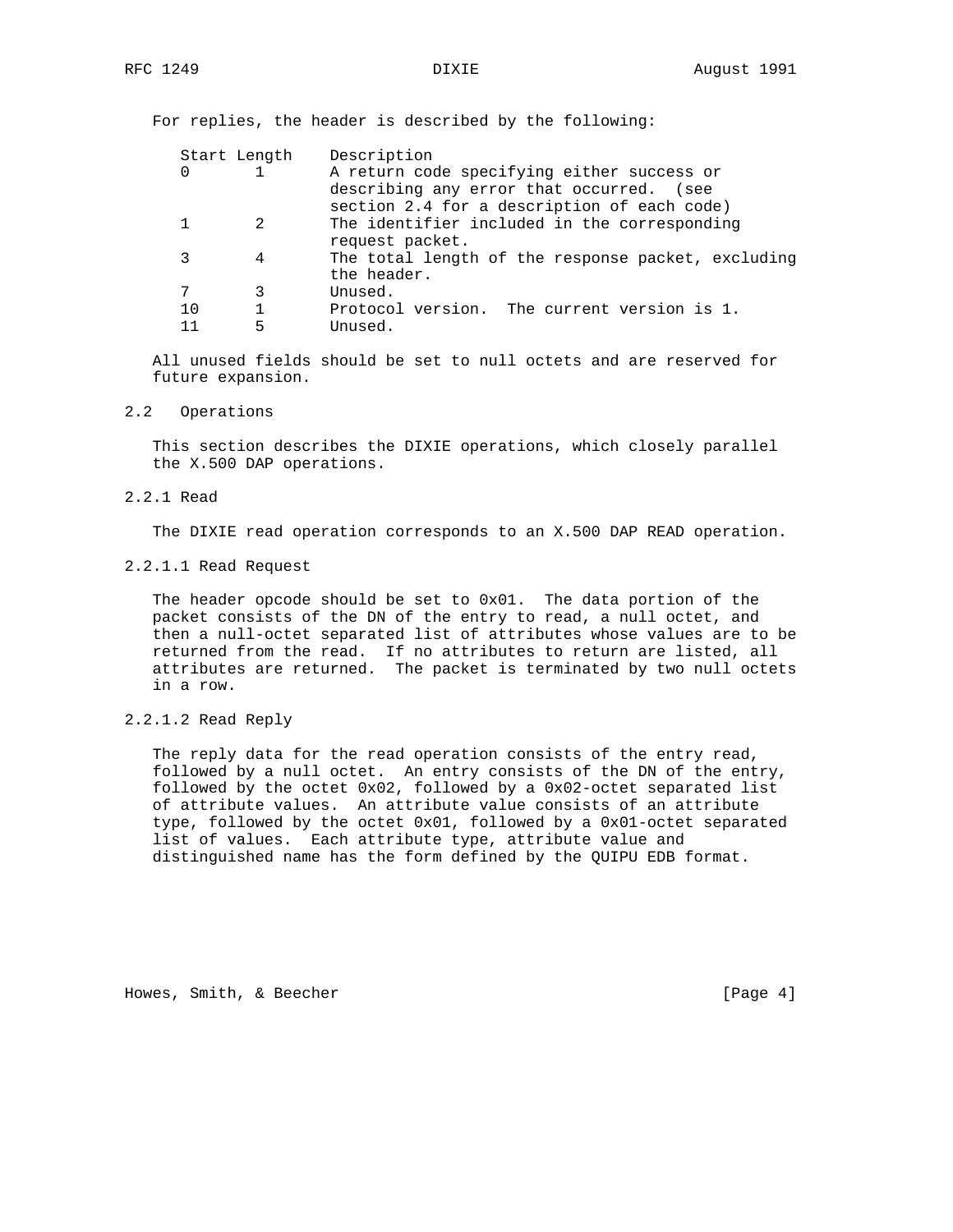# 2.2.2 Search

 The DIXIE search operation corresponds to an X.500 DAP SEARCH operation.

## 2.2.2.1 Search Request

 The header opcode should be set to 0x0f. Octet 11 in the header should be set to 0x01, 0x02, or 0x03, for a search scope of base object, one level, or whole subtree, respectively. The data portion of the packet consists of the DN of the entry from which to start the search, a null octet, a string containing the search filter (dish style), a null-octet, and then a null-octet separated list of attributes whose values are to be returned from the search. If no attributes to return are listed, all attributes are returned. The packet is terminated by two null octets in a row.

## 2.2.2.2 Search Reply

 The reply data to the search operation consists of two octets in network byte order specifying the number of matches returned. Next comes this number of sequences of the form: one 0x03 octet followed by one entry. Each entry is as described above in section 2.2.1.2.

## 2.2.3 List

The DIXIE list operation corresponds to an X.500 DAP LIST operation.

2.2.3.1 List Request

 The header opcode should be set to 0x10. The data portion of the packet consists of the DN of the entry on which to perform the list, followed by a null octet.

2.2.3.2 List Reply

 The reply data to the list operation consists of two octets in network byte order specifying the number of subordinates returned, followed by this number of sequences of the form: one 0x03 octet followed by a Relative Distinguished Name of a subordinate.

## 2.2.4 Modify

 The DIXIE modify operation corresponds to an X.500 DAP MODIFY operation.

Howes, Smith, & Beecher [Page 5]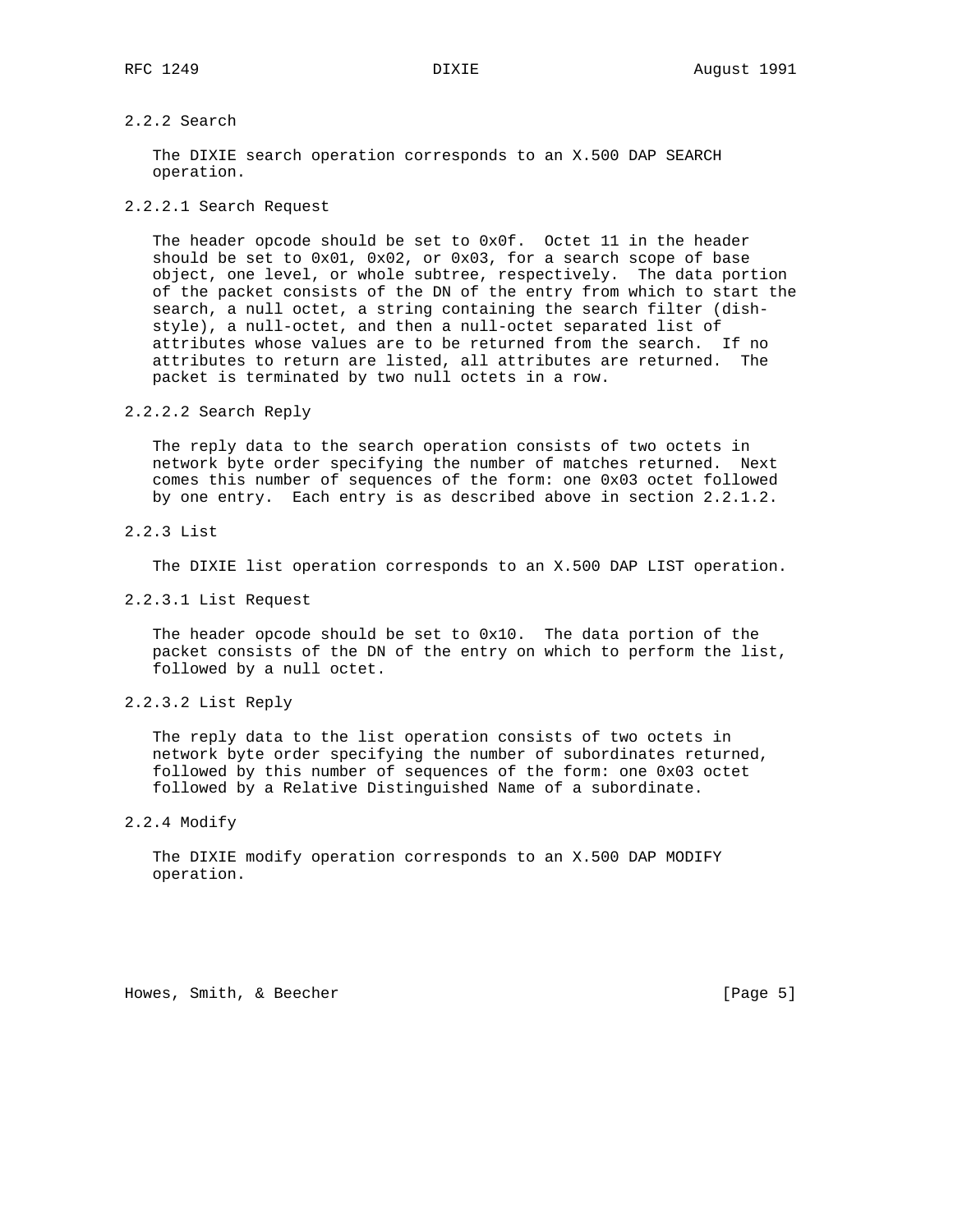## 2.2.4.1 Modify Request

 The header opcode should be set to 0x02. The data portion of the packet consists of the DN of the entry to modify, followed by a null octet, followed by a null-separated list of modify operations to perform. Each modify operation is one of the following:

| type        | remove attribute type                        |
|-------------|----------------------------------------------|
| type=value  | make value the sole value for attribute type |
| type+=value | add value to attribute type                  |
| type-=value | remove value from attribute type             |

 The second form will see to it that existing values (if any) are deleted before the new ones are added. The third form will add the attribute type if it does not already exist. Note that the QUIPU EDB format, used to specify value, allows multiple values to be specified separated by the "&" character. This operation is only allowed over TCP.

## 2.2.4.2 Modify Reply

 There is no reply data for the modify operation. The only indication of success or failure is the return code in the header.

### 2.2.5 Modify RDN

 The DIXIE modify RDN operation corresponds to an X.500 DAP MODIFYRDN operation.

## 2.2.5.1 Modify RDN Request

 The header opcode should be set to 0x13. The data portion of the packet consists of the DN of the entry to modify, followed by a null octet, followed by the new RDN the entry should have, followed by a final null octet. The old value of the RDN is never kept as an attribute of the entry. This operation is only allowed over TCP.

### 2.2.5.2 Modify RDN Reply

 There is no reply data to the modify RDN operation. The only indication of success or failure is the return code in the header.

## 2.2.6 Add

The DIXIE add operation corresponds to an X.500 DAP ADD operation.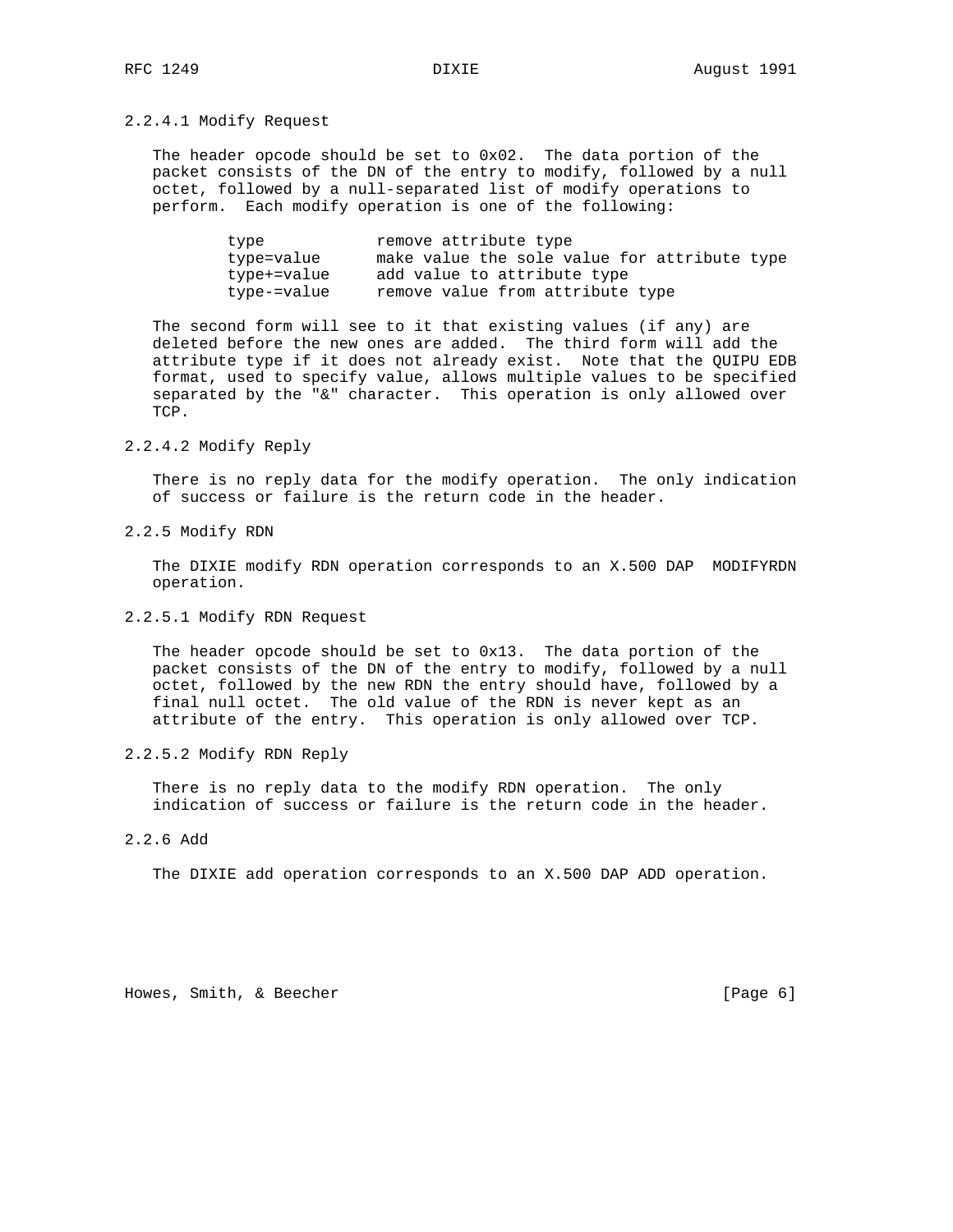## 2.2.6.1 Add Request

 The header opcode should be set to 0x11. The data portion of the packet consists of the DN of the entry to add, followed by a null octet, followed by a null-separated list of the entry's attributes. Each attribute in this list has the form:

### type=value

 where value can consist of a single value, or multiple values separated by the "&" character. The request is terminated by two null octets in a row. This operation is only allowed over TCP.

2.2.6.2 Add Reply

 There is no reply data to the add operation. The only indication of success or failure is the return code in the header.

## 2.2.7 Remove

 The DIXIE remove operation corresponds to an X.500 DAP REMOVE operation.

## 2.2.7.1 Remove Request

 The header opcode should be set to 0x12. The data portion of the packet consists of the DN of the entry to remove, followed by a null octet. This operation is only allowed over TCP.

## 2.2.7.2 Remove Reply

 There is no reply data for the remove operation. The only indication of success or failure is the return code in the header.

2.2.8 Bind

 The DIXIE bind operation corresponds to an X.500 DAP BIND operation using simple authentication as defined in Recommendation X.509.

## 2.2.8.1 Bind Request

The header opcode should be set to  $0x04$ . The data portion of the packet consists of the DN of the entry as which to bind, followed by a null octet, followed by the password of the entry as which to bind, followed by a final null octet. A null DN corresponds causes a bind as NULLDN to occur.

Howes, Smith, & Beecher [Page 7]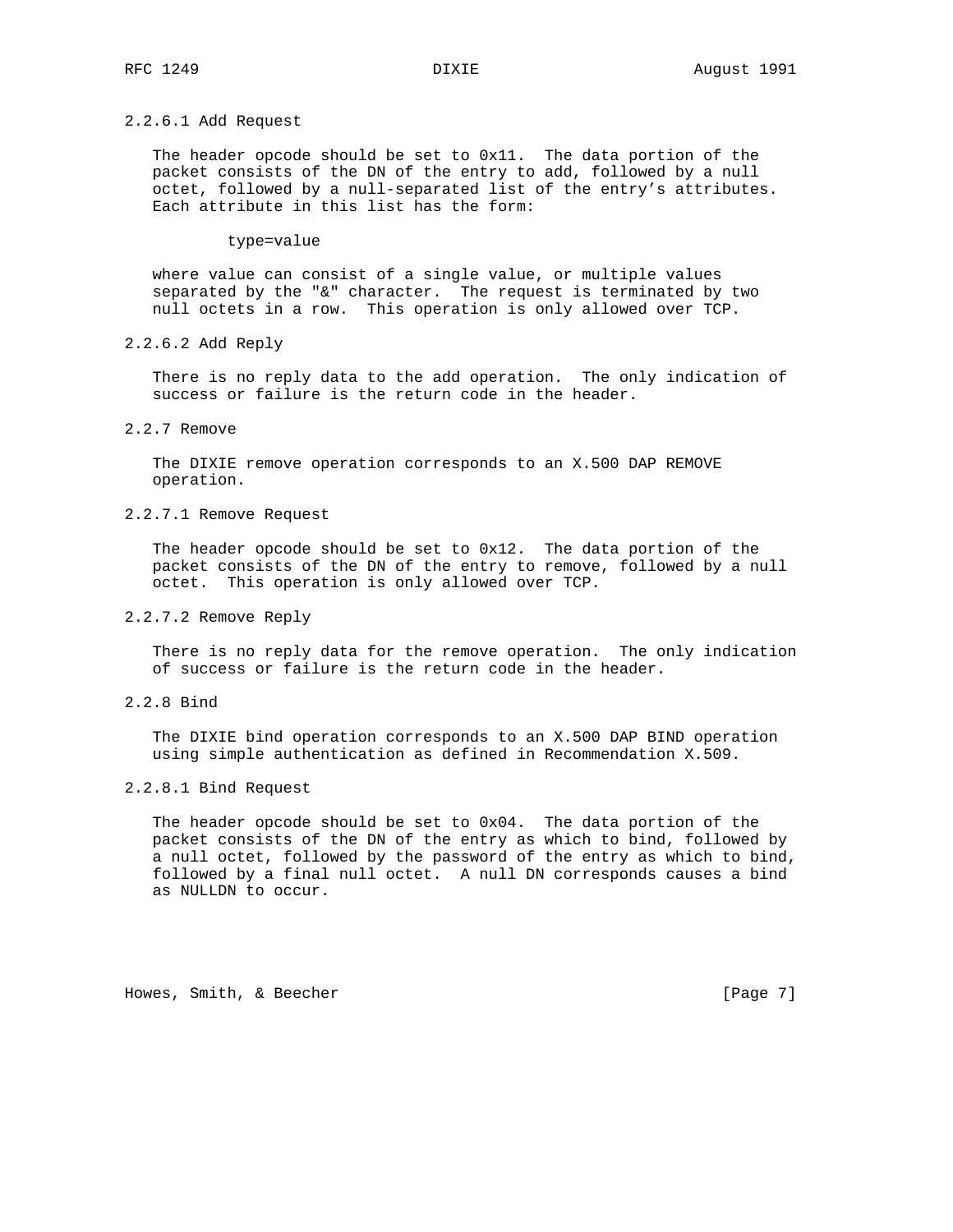2.2.8.2 Bind Reply

 The format of the bind reply packet depends on whether the operation was invoked over TCP or UDP. If the operation was invoked over TCP, there is no reply data. Success or failure of the operation is indicated by the return code in the packet header.

 If the bind operation was invoked over UDP, the data portion of the reply packet consists of an Internet address in standard dot notation, followed by a 0x01 octet, followed by a decimal number (in text form), followed by a null octet. The address and number should be taken to be the IP address and port number to which the client should connect to obtain an authenticated TCP connection, bound as the entity specified in the request packet.

2.3 Operation Code Summary

 This section describes the possible values for the DIXIE header operation code. There are currently 8 possible values:

| 0x01          | Read       |  |
|---------------|------------|--|
| 0x02          | Modify     |  |
| $0 \times 04$ | Bind       |  |
| 0x0f          | Search     |  |
| 0x10          | List       |  |
| 0x11          | Add        |  |
| 0x12          | Remove     |  |
| 0x13          | Modify RDN |  |
|               |            |  |

2.4 Return Code Summary

 This section describes the possible values for the the DIXIE header return code. There are currently 17 possible values:

| 0x01          | The request was successful.                              |
|---------------|----------------------------------------------------------|
| 0x02          | The search did not find any matches.                     |
| 0x03          | Some unknown, generic DIXIE error has occurred.          |
| 0x04          | The DIXIE opcode was not recognized by the DIXIE server. |
| 0x05          | Insufficient access to perform a modification.           |
| 0x06          | A malformed DN was supplied.                             |
| 0x07          | Some time limit or size limit was reached.               |
|               | Partial results will be returned.                        |
| $0 \times 08$ | A modify was attempted before a bind.                    |
| $0 \times 09$ | A fragment requested was not found.                      |
| 0x0a          | An attribute type specified is invalid.                  |
| 0x0b          | An attribute specified does not exist in the entry.      |
| 0x0c          | An attribute value specification is invalid.             |
| $0 \times 0d$ | An attribute value does not exist (as for removal of the |

Howes, Smith, & Beecher [Page 8]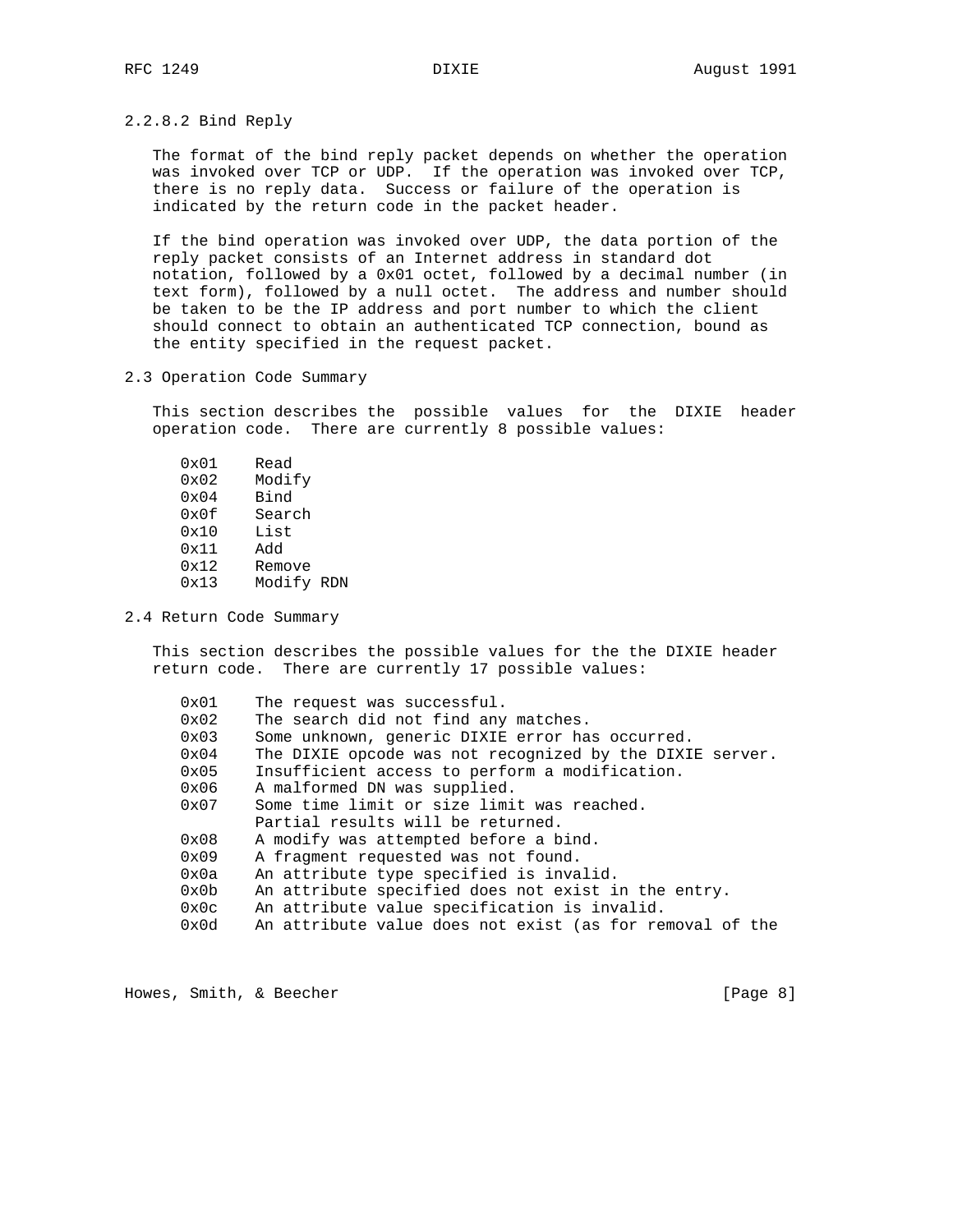value). 0x0e A modification of an entry's RDN was attempted via a modify operation. This is not allowed (use modrdn instead). 0x0f A supplied DN references an invalid portion of the tree. 0x10 The DSA has passed back a referral to another DSA (as for a modification to a non-local entry), and the DIXIE server was unable to follow it. 0x11 The DSA is down or unreachable.

- 3. References
	- [1] Information Processing Open Systems Interconnection The Directory, International Organization for Standardization, International Standard 9594, 1988.
	- [2] Kille, S., Robbins, C., Roe, M., and A. Turland, "The ISO Development Environment: User's Manual", Volume 5: QUIPU, Performance Systems International, January 1990.
	- [3] Rose, M., "Directory Assistance Service", RFC 1202, Performance Systems International, February 1991.
- 4. Available Implementations

 This section is not meant as an endorsement of any implementation, it is provided merely as information for the Internet community. A full Un\*x-based implementation of the DIXIE protocol in the form of a DIXIE server and DIXIE application library is freely available for anonymous FTP from the host terminator.cc.umich.edu in the ˜ftp/x500 directory. Un\*x and Macintosh clients that use the DIXIE protocol have also been implemented and are available from the same location.

 There is also a discussion list for DIXIE-related topics called dixie@terminator.cc.umich.edu. To join, send mail to dixie request@terminator.cc.umich.edu.

5. Security Considerations

Security issues are not discussed in this memo.

Howes, Smith, & Beecher [Page 9]